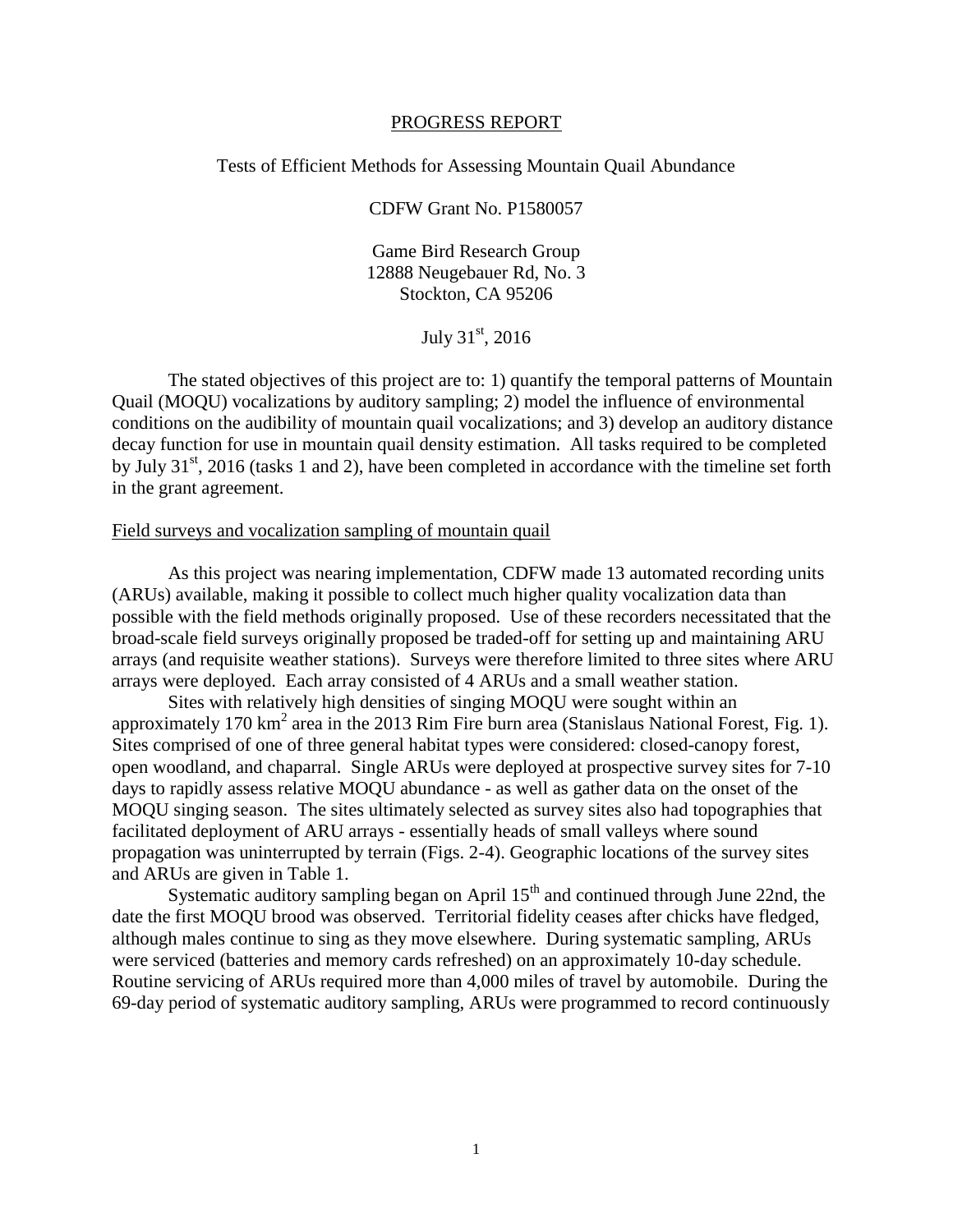(successive 1-hour files), every day from one hour before sunrise until 5 hours after sunrise, and again from 5 hours before sunset until one hour after sunset. Altogether, the 12 ARUs collected a total of 9,936 hours of systematic audio recordings, which occupy 2.2 TB of computer memory. Individual sound files are too large (and uninformative) to submit with this report. Weather data (temperature, wind speed and direction, and relative humidity) were sampled every five minutes, 24 hours/day, during the same period.

| Survey site | <b>ARU</b>     | Latitude, Longitude (WGS 84) |
|-------------|----------------|------------------------------|
| Woodland    | 1              | N37.93022, W120.13496        |
|             | $\overline{2}$ | N37.92634, W120.13248        |
|             | 3              | N37.92590, W120.13728        |
|             | 4              | N37.92907, W120.12970        |
| Chaparral   | 5              | N37.88930, W120.00861        |
|             | 6              | N37.88937, W120.00498        |
|             | 7              | N37.89040, W120.00672        |
|             | 8              | N37.88889, W120.00620        |
| Forest      | 9              | N37.96634, W120.08921        |
|             | 10             | N37.96455, W120.08894        |
|             | 11             | N37.96582, W120.09258        |
|             | 12             | N37.96708, W120.09382        |

Table 1. Locations of survey sites and automated recording units (ARUs).

## Progress on additional tasks

In addition to completing tasks 1 and 2 by the required date, some preliminary data analyses (task 3) have also been completed. Figure 5 shows how we are using Raven software to compare "arrival times" of MOQU vocalizations at each ARU comprising an array. We have also begun using Sound Finder software to estimate points of origin for calls, based on differences in arrival times. Figure 6 illustrates the distribution of MOQU "queerk" calls recorded during two 10-minute sample periods on the morning of May  $2<sup>nd</sup>$ , 2016. Preliminary analysis of sonograms indicates many male quail have unique voices, greatly facilitating the attribution of recorded calls to specific territorial males (Figure 6).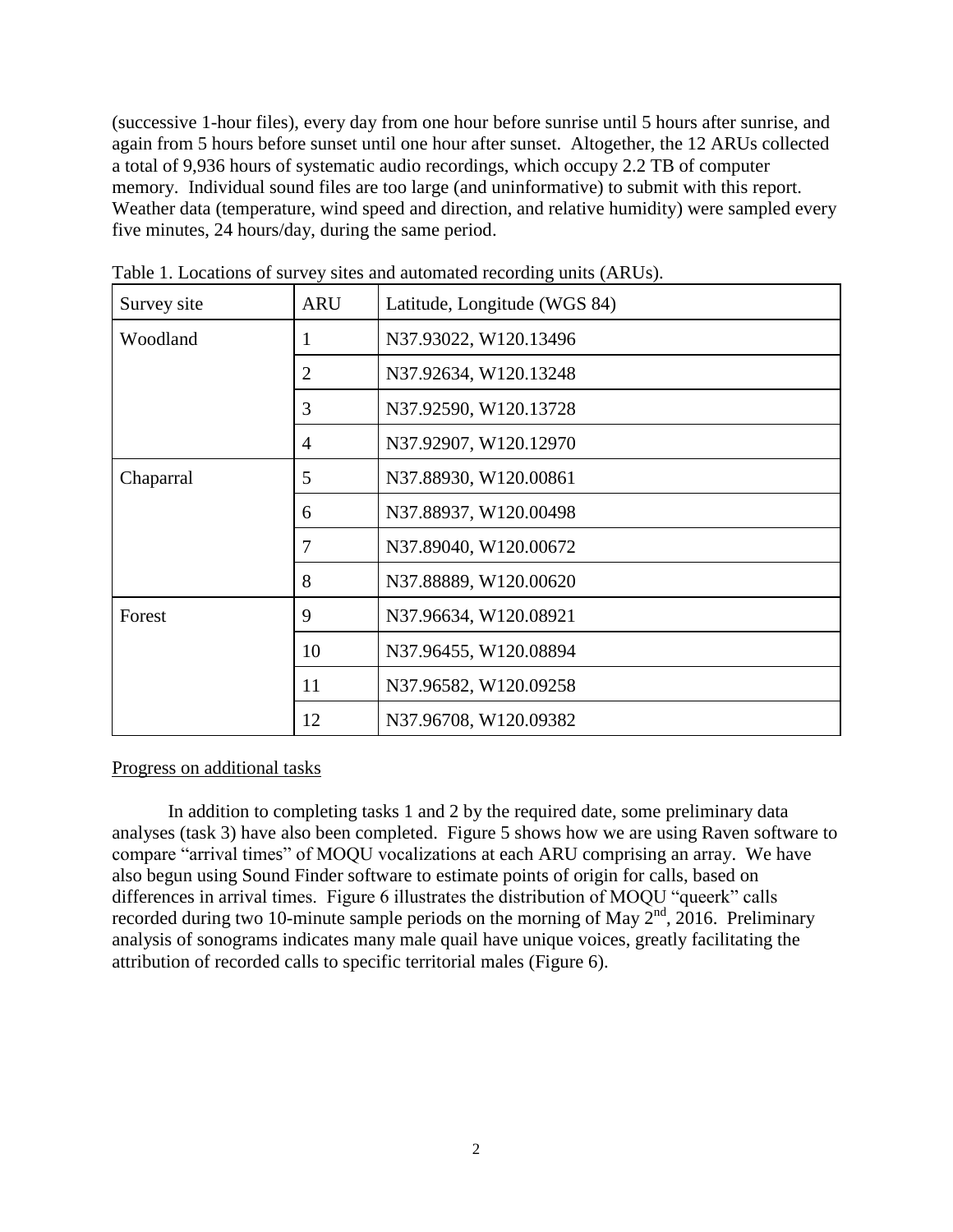

Figure 1. The general location of survey sites in Tuolumne Co. (Stanislaus National Forest).

Figure 2. The woodland site.

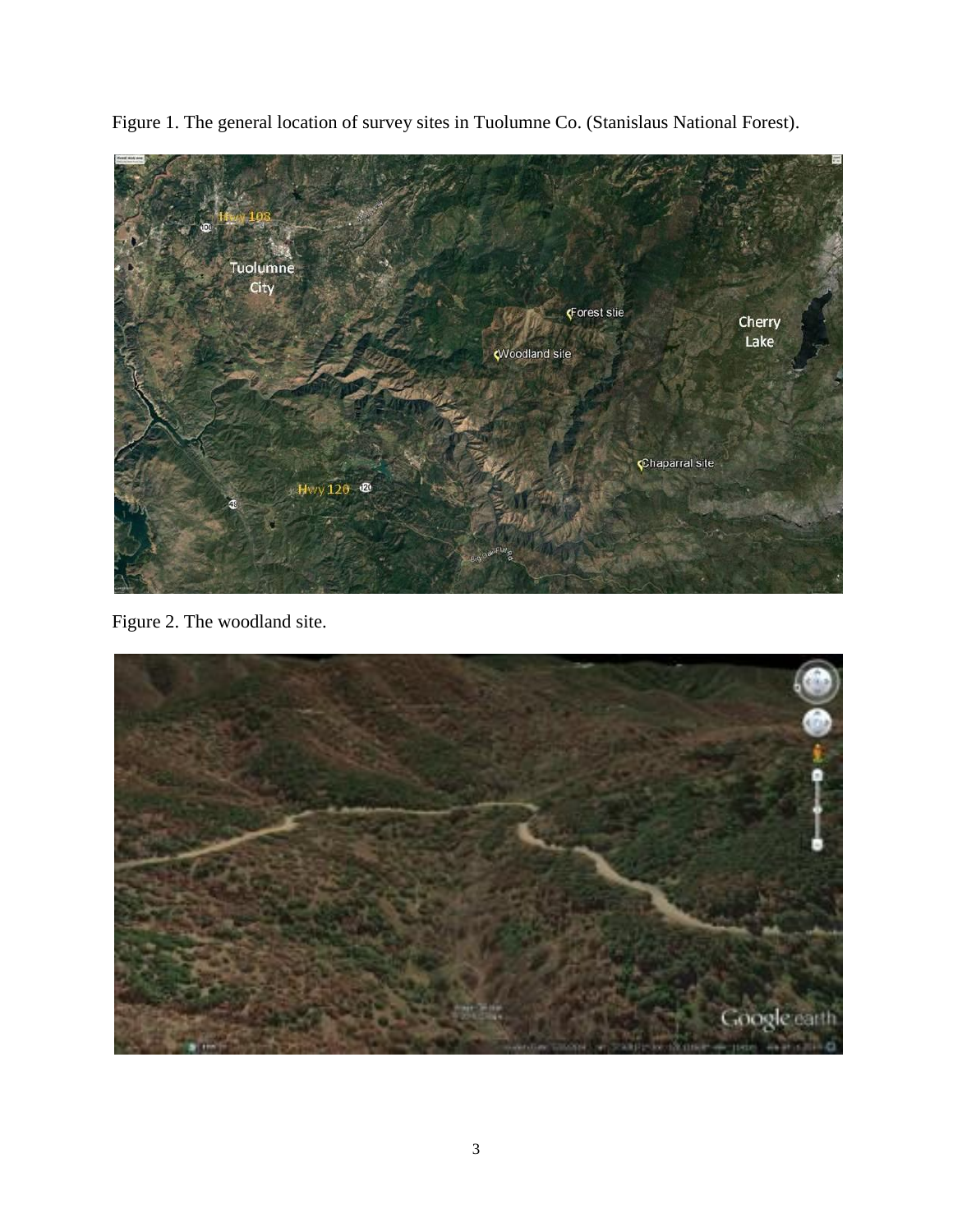Figure 3. The forest site.



Figure 4. The chaparral site.

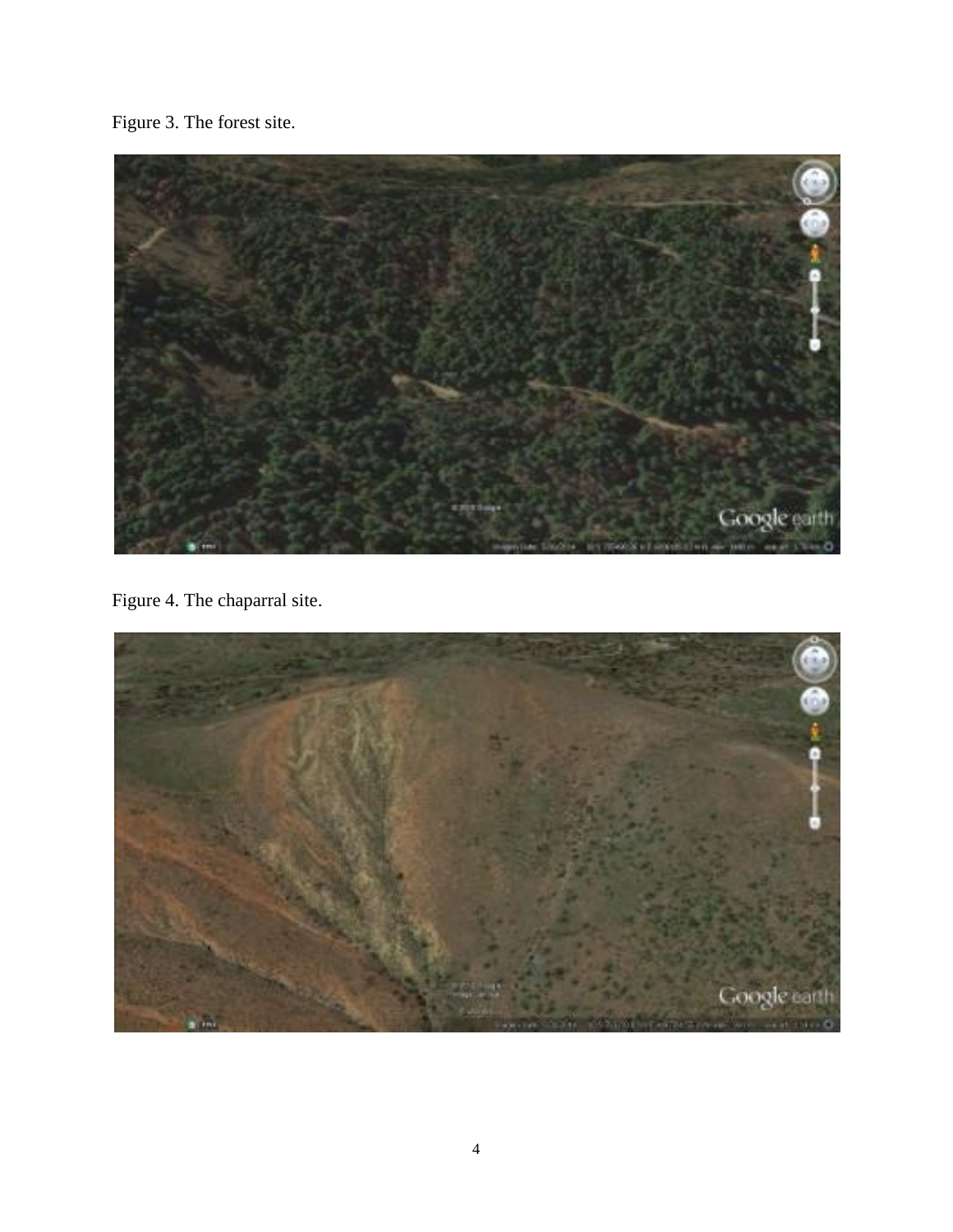

Figure 5. Raven software is used to determine differences in arrival time across an array.